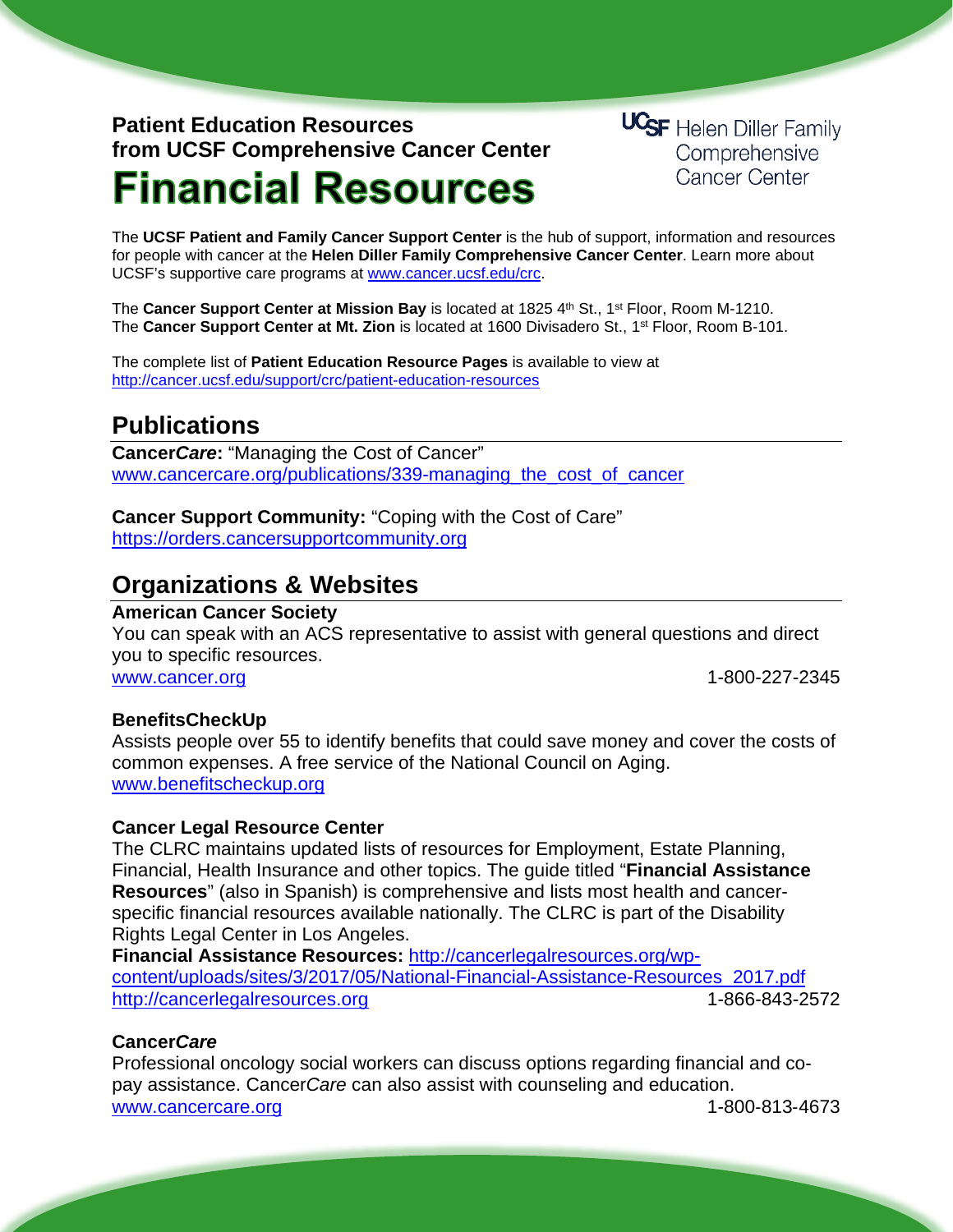Provides financial assistance toward non-medical expenses during treatment and recovery for patients living in San Mateo and Santa Clara counties. Applications are taken in the spring. The best time to contact is Jan-March. [www.familiescan.org](http://www.familiescan.org/) 1-650-529-1456

#### **Good Days**

**FamiliesCAN**

Good Days' mission is to ensure no one has to choose between getting the treatment they need and affording the necessities of everyday living. [www.mygooddays.org](http://www.mygooddays.org/) 1-877-968-7233

#### **HealthWell Foundation**

Provides financial assistance to eligible individuals to cover coinsurance, copayments, health care premiums and deductibles for certain medications and therapies. [www.healthwellfoundation.org](http://www.healthwellfoundation.org/) 1-800-675-8416

#### **HICAP (Health Insurance Counseling and Advocacy Program)**

| Provides free information and advice about Medicare benefits. |                |
|---------------------------------------------------------------|----------------|
| www.cahealthadvocates.org/HICAP                               | 1-800-434-0222 |

#### **NeedyMeds**

NeedyMeds maintains a website of free information about programs that help people who can't afford medications and healthcare costs. [www.needymeds.org](http://www.needymeds.org/) 1-800-503-6897

#### **Partnership for Prescription Assistance**

PPA is a free service that helps connect you to programs which help pay for prescription medications.

[www.pparx.org](http://www.pparx.org/)

#### **Patient Advocate Foundation**

Provides patients with arbitration, mediation and negotiation to settle issues regarding medical debt and job retention. Includes the **Co-Pay Relief Program** to help pay the cost of co-pays. The website has a National Financial Resource Directory search tool. [www.patientadvocate.org](http://www.patientadvocate.org/) 1-800-532-5274

#### **Patient Access Network Foundation**

Offers help and hope to people with chronic or life-threatening illnesses for whom cost limits access to medical treatments. [www.panfoundation.org](http://www.panfoundation.org/) 1-866-316-7263

### **Survivorship A to Z**

Brings together in one site a wide spectrum of resources related to cancer, including numerous financial resources. [www.survivorshipatoz.org/cancer](http://www.survivorshipatoz.org/cancer)